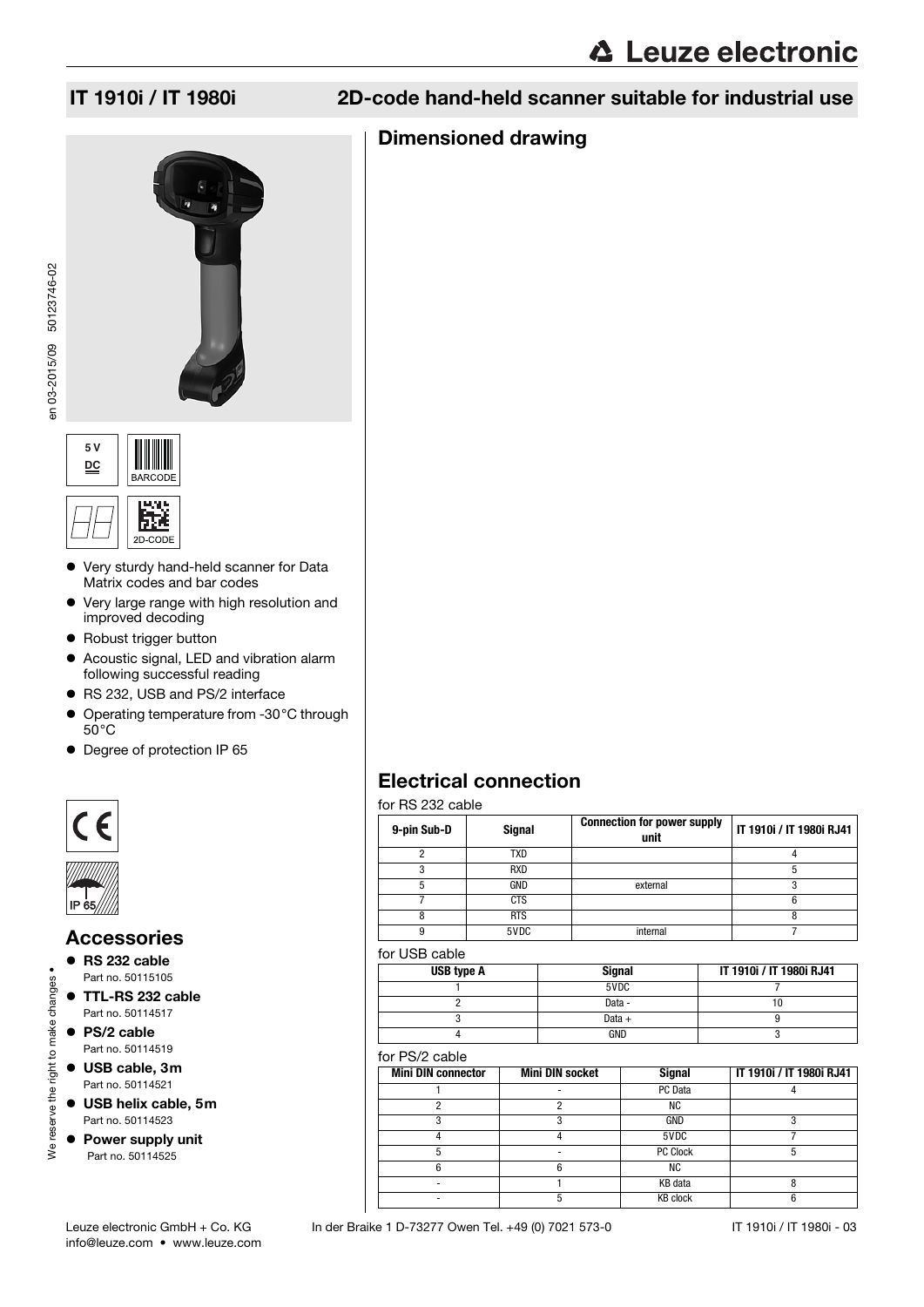# IT 1910i / IT 1980i

| <b>Specifications</b>                                                                                                                                                                                                                                                                                                                                                                                                          |                                                                                                                                                                                                                                                                                                                                                                                                                                                                                                                                                                                                                                                                                                                                            | <b>Tables</b>                                                                                                                                                                                                                                                                                                                                                                                                                                           |
|--------------------------------------------------------------------------------------------------------------------------------------------------------------------------------------------------------------------------------------------------------------------------------------------------------------------------------------------------------------------------------------------------------------------------------|--------------------------------------------------------------------------------------------------------------------------------------------------------------------------------------------------------------------------------------------------------------------------------------------------------------------------------------------------------------------------------------------------------------------------------------------------------------------------------------------------------------------------------------------------------------------------------------------------------------------------------------------------------------------------------------------------------------------------------------------|---------------------------------------------------------------------------------------------------------------------------------------------------------------------------------------------------------------------------------------------------------------------------------------------------------------------------------------------------------------------------------------------------------------------------------------------------------|
| Electrical data<br>Operating voltage U <sub>R</sub><br>Power consumption<br><b>Interfaces</b><br>Interface type<br>Trigger<br><b>Types of codes</b><br>2D-codes<br>Bar codes<br>Optical data<br>Optical system<br>Symbol contrast<br>Light source<br>Read direction<br>Alignment aid<br>Mechanical data<br>Weight (without cable)<br>Dimensions<br>Shock resistance<br>Environmental data<br>Ambient temp. (operation/storage) | 4  5.5VDC<br>max. 2.35W<br>RS 232, PS/2 and USB<br>via button or serial command<br>Data Matrix ECC 200, MaxiCode, PDF417, MicroPDF, QR Code,<br>Aztec, Aztec Mesas, Code 49, EAN/UCC Composite<br>2/5 Interleaved, Code 39, Code 128, Code 93, Codabar, UPC/<br>EAN, Codablock, GS1 Databar<br>high-resolution pixel array<br>PCS 20% minimum<br>integrated diffuse LED, wavelength $617$ nm $\pm$ 18nm<br>omnidirectional, various tilt and rotational angles up to 45°<br>laser pattern 630  680nm; IEC 60825-1:2007 Class 2<br>IT 1910: approx. 300g<br>IT 1980i: approx. 325g<br>$133 \times 75 \times 195$ mm<br>50 falls from a height of 2m at -30 $^{\circ}$ C<br>$-30^{\circ}$ C $+50^{\circ}$ C/-40 $^{\circ}$ C $+70^{\circ}$ C |                                                                                                                                                                                                                                                                                                                                                                                                                                                         |
| Relative humidity<br>Degree of protection                                                                                                                                                                                                                                                                                                                                                                                      | $095\%$ (non-condensing)<br>IP 65                                                                                                                                                                                                                                                                                                                                                                                                                                                                                                                                                                                                                                                                                                          | <b>Diagrams</b>                                                                                                                                                                                                                                                                                                                                                                                                                                         |
| <b>Reading field</b>                                                                                                                                                                                                                                                                                                                                                                                                           |                                                                                                                                                                                                                                                                                                                                                                                                                                                                                                                                                                                                                                                                                                                                            |                                                                                                                                                                                                                                                                                                                                                                                                                                                         |
| <b>IT 1910i ER-3</b>                                                                                                                                                                                                                                                                                                                                                                                                           |                                                                                                                                                                                                                                                                                                                                                                                                                                                                                                                                                                                                                                                                                                                                            |                                                                                                                                                                                                                                                                                                                                                                                                                                                         |
| Code 39<br><b>UPC</b><br>Code 39<br><b>PDF 417</b><br>Data Matrix<br>QR Code<br>200<br>0<br>100                                                                                                                                                                                                                                                                                                                                | 7.5 Mil<br>$(0.191 \text{ mm})$<br>13 Mil<br>$(0.330$ mm $)$<br>20 Mil<br>$(0.508$ mm)<br>6.7 Mil<br>$(0.170 \text{ mm})$<br>10 Mil<br>$(0.254$ mm)<br>20 Mil<br>$(0.508$ mm $)$<br>-11<br>1   1  <br>л.<br>300<br>400<br>500<br>600<br>700<br>800<br>Typ. reading distance depending on the code module [mm]                                                                                                                                                                                                                                                                                                                                                                                                                              |                                                                                                                                                                                                                                                                                                                                                                                                                                                         |
| <b>IT 1980i FR-3</b>                                                                                                                                                                                                                                                                                                                                                                                                           |                                                                                                                                                                                                                                                                                                                                                                                                                                                                                                                                                                                                                                                                                                                                            | <b>Remarks</b>                                                                                                                                                                                                                                                                                                                                                                                                                                          |
| 7.5 Mil<br>Code 39<br>$(0.191$ mm $)$<br>13 Mil<br><b>UPC</b><br>$(0.330$ mm $)$<br>Code 39<br>Code 39<br>10 Mil<br>Data Matrix<br>$(0.254$ mm)<br>Data Matrix<br>ममा मा<br>4000<br>0<br>2000<br>Order guide                                                                                                                                                                                                                   | 20 Mil<br>$(0.508$ mm $)$<br>100 Mil<br>$(2.540$ mm $)$<br>100 Mil<br>$(2.540$ mm $)$<br><del>,,,,,,,,,,,,,,,,,,,,,,,</del><br>1 1 1 1 1 1 1 1 1<br>8000<br>6000<br>10000<br>12000<br>14000<br>16000<br>Typ. reading distance depending on the code module [mm]                                                                                                                                                                                                                                                                                                                                                                                                                                                                            | Operate in accordance<br>with intended use!<br>$\&$ The product may only be put into<br>operation by competent persons.<br>$\ddot{\phi}$ Only use the product in accor-<br>dance with the intended use.<br>Hand-held scanner with inte-<br>grated decoder for high-con-<br>trast codes suitable for<br>industrial use.<br>Data transmission via config-<br>urable RS 232 interface.<br>Or keyboard-wedge opera-<br>tion via PS/2 or USB inter-<br>face. |
| 2D-code hand-held scanner (Extended Range optics with large operating range)<br>with RS 232, PS/2 and USB interface<br>IT 1910i ER-3                                                                                                                                                                                                                                                                                           | Part no.<br>50122436                                                                                                                                                                                                                                                                                                                                                                                                                                                                                                                                                                                                                                                                                                                       |                                                                                                                                                                                                                                                                                                                                                                                                                                                         |

**2D-code hand-held scanner (Full Range optics with very large operating range) Part no.** IT 1980i FR-3 with RS 232, PS/2 and USB interface 50130497

IT 1910i / IT 1980i - 03 2015/09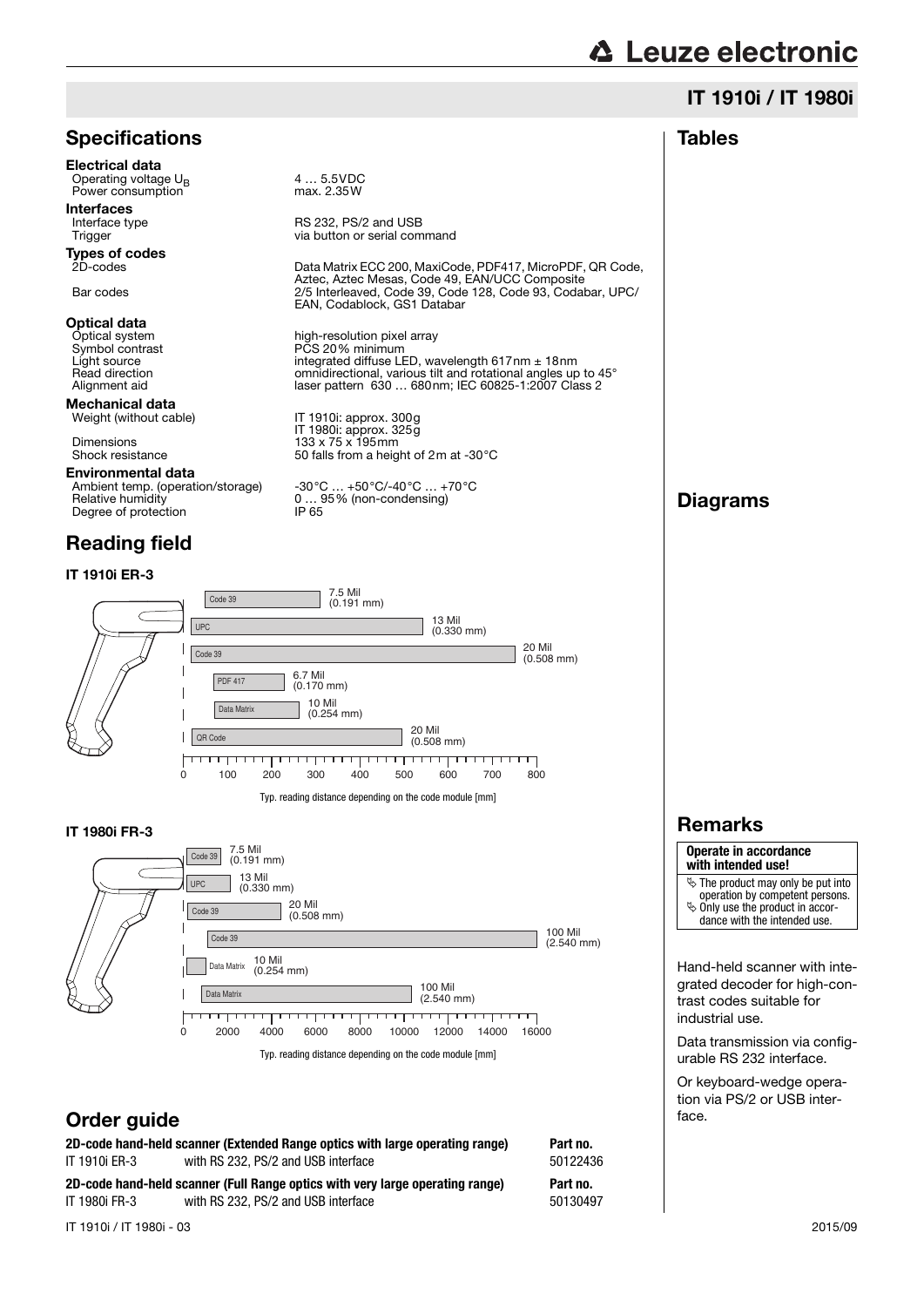## Laser safety notices

#### ATTENTION, LASER RADIATION – LASER CLASS 2

#### Never look directly into the beam!

The device fulfills the EN 60825-1:2007 safety regulations for a product in laser class 2 as well as the U.S. 21 CFR 1040.10 regulations with deviations corresponding to "Laser Notice No. 50" from June 24th, 2007.

 $\%$  Never look directly into the laser beam or in the direction of reflecting laser beams!

- If you look into the beam path over a longer time period, there is a risk of injury to the retina.
- $\%$  Do not point the laser beam of the device at persons!
- $\%$  Interrupt the laser beam using a non-transparent, non-reflective object if the laser beam is accidentally directed towards a person.
- $\%$  When mounting and aligning the device, avoid reflections of the laser beam off reflective surfaces!
- CAUTION! Use of controls or adjustments or performance of procedures other than specified herein may result in hazardous light exposure.
- $\%$  Observe the applicable statutory and local laser protection regulations.
- $\%$  The device must not be tampered with and must not be changed in any way.
	- There are no user-serviceable parts inside the device. Repairs must only be performed by Leuze electronic GmbH + Co. KG.

#### **NOTICE**

Laser information and warning signs firmly attached to the device.

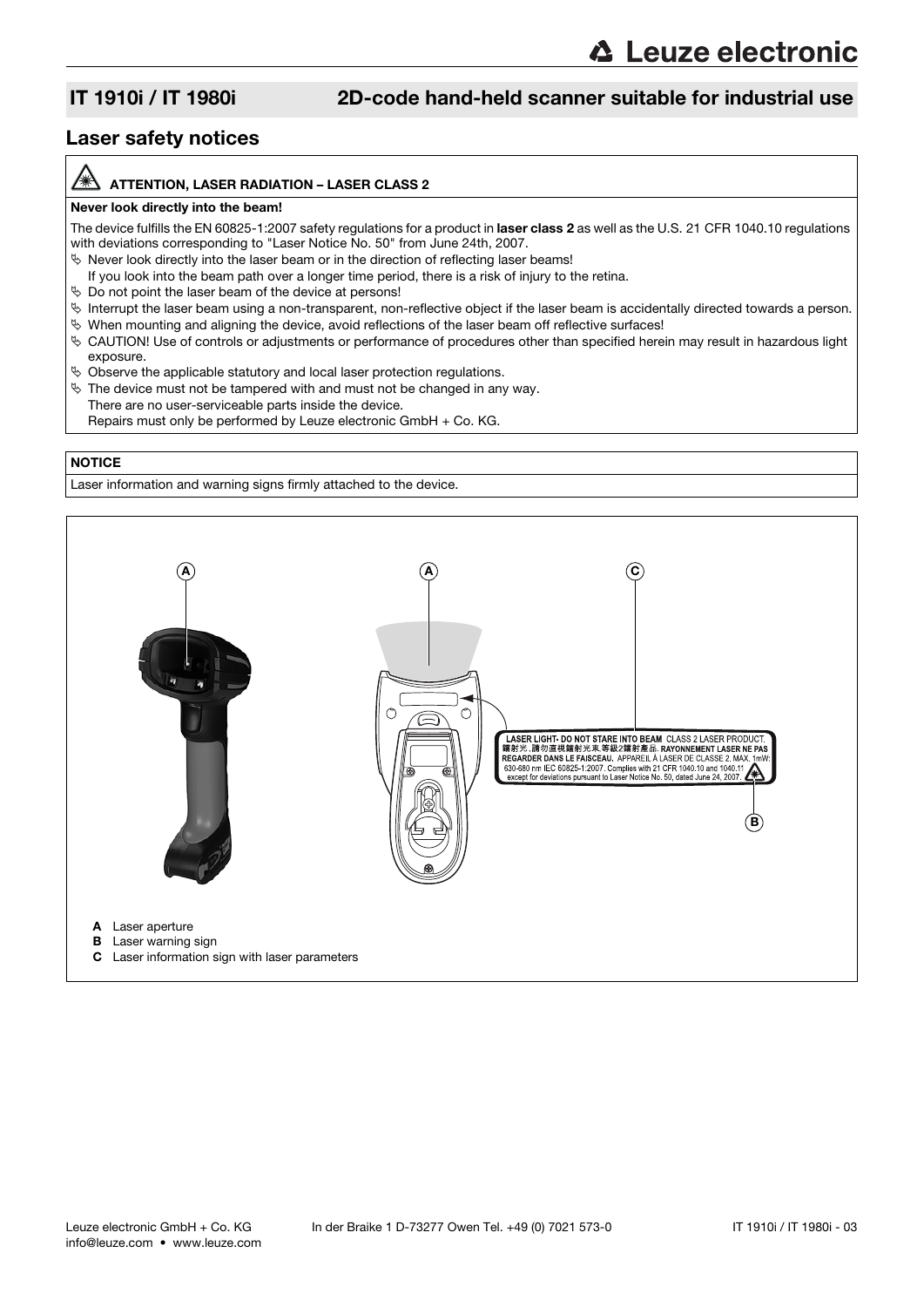# Switching off the computer

Information on switching off and shutting down the connected computer - which must always be performed before connecting peripheral devices, such as a scanner - can be found in the appropriate operating instructions for your computer.

# Connecting the IT 1910i / IT 1980i

The adjacent figure shows the position of the cable connection on the scanner. The individual steps for installing the cable on the scanner are described in the following.

- 1.To secure the interface cable to the scanner, proceed as follows: Loosen the Phillips screw on the cable interlock on the bottom of the hand-held scanner and, to open, push the cable interlock in the direction of the arrow to the end position  $(\mathbb{O})$ . Insert the RJ 41 connector into the socket on the bottom of the hand-held scanner until the connector engages.
- 2.To close, push the cable interlock back and secure the cable interlock by tightening the Phillips screw  $(2)$ .
- 3.Connect the interface cable to the appropriate connection socket on the computer.
- 4.You may need a power supply unit for supplying voltage; alternatively, you can use a cable which supplies voltage from the computer system. Use the pin assignments (see "Electrical connection" on page 1) to select the appropriate cable for your application.
- 5.Connect the power supply unit to the power socket (not necessary if voltage is supplied from the computer).
- 6.Check the operational readiness of the scanner by pointing the scanning surface towards a flat surface and pulling the trigger. A red target pattern as well as the red illumination should now be visible. Now scan a sample label.

The scanner emits an audible signal to confirm that the label has been read; if necessary, the data are now passed on to the computer.

## Parameterization

The hand-held scanner can always be configured using bar codes. To do this, the bar code must first be selected on the package insert and then the trigger actuated in order to read the code. The configuration is then immediately accepted and executed.

Several of the most important configurations are listed in the following.

A second option is to configure the hand-held scanner with the USB and RS 232 interfaces with the aid of the EZ Config PC program. You can download and install this program from our homepage at www.leuze.com.

The program can be used to make settings and transfer them to the hand-held scanner. The configuration can also be stored so that it can be reused at a later time.

More information can also be found in the user's guide.

The standard applications are described and summarized below.



### Notice!

Additional information on the device and short instructions can be found on the Internet at www.leuze.com.

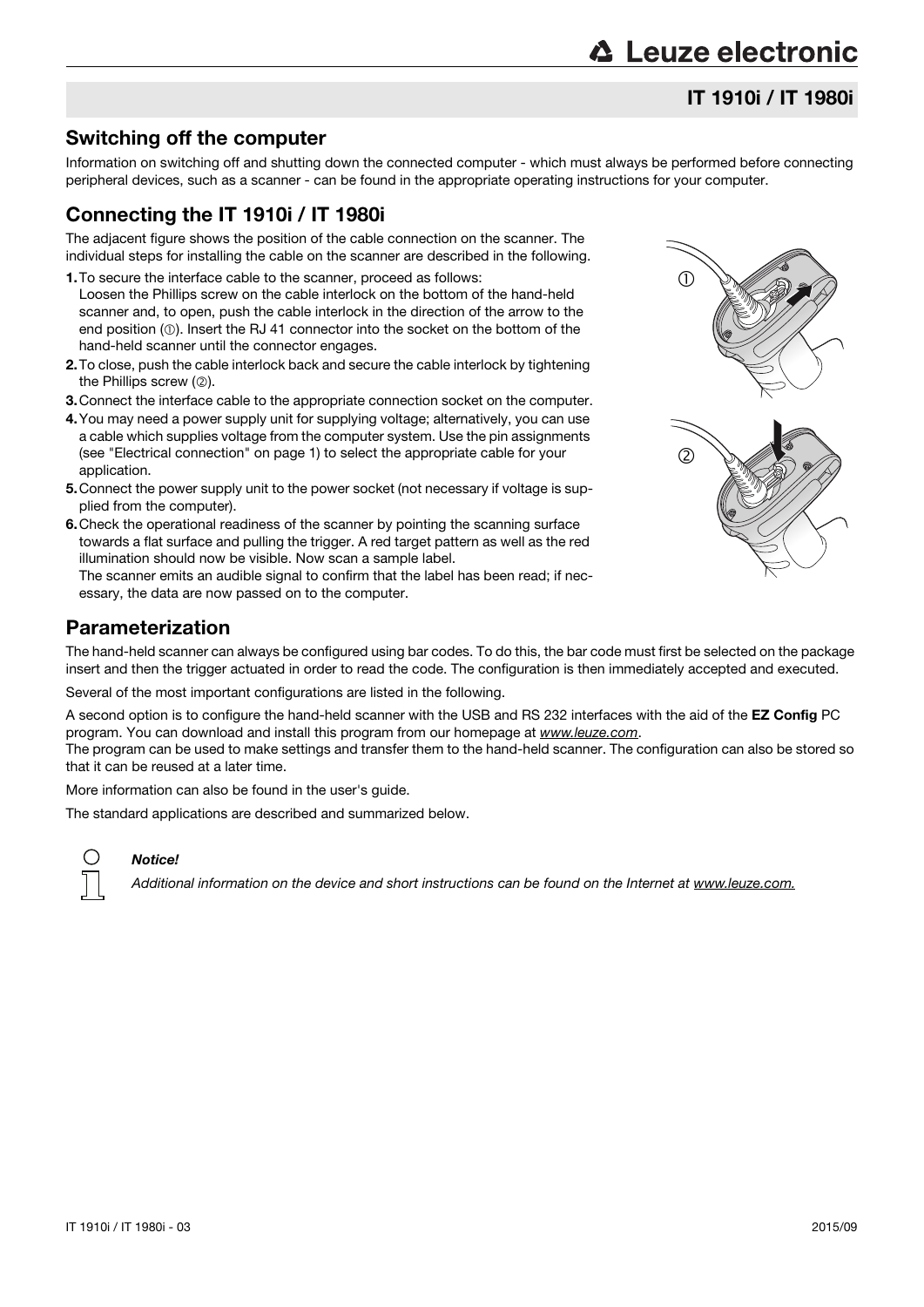Attention!

All settings are lost!!!

# IT 1910i / IT 1980i 2D-code hand-held scanner suitable for industrial use

# Resetting the IT 1910i / IT 1980i to factory settings

To reset all parameters to factory settings, scan the adjacent bar code.

# **Trigger**

To activate the read process, a trigger signal is to be sent via the serial RS 232 interface or USB interface (COM port emulation only). The command is to be sent at the set baud rate, parity, and data and stop bits.

The command for activation is: SYN T CR ASCII decimal values: 022; 084; 013

To cancel read readiness, send a deactivation.

The command for deactivation is: SYN U CR ASCII decimal values: 022; 085; 013

Following a successful read operation, the hand-held scanner deactivates itself.

The second option is activation via the built-in trigger button.

# Configuration for the Leuze standard protocol

Scan the adjacent 2D-code. The hand-held scanner is set to the following transmission parameters: RS 232 transmission with 9,600 baud, 8 data bits, 1 stop bit, no parity, prefix <STX>, postfixes <CR><LF>.

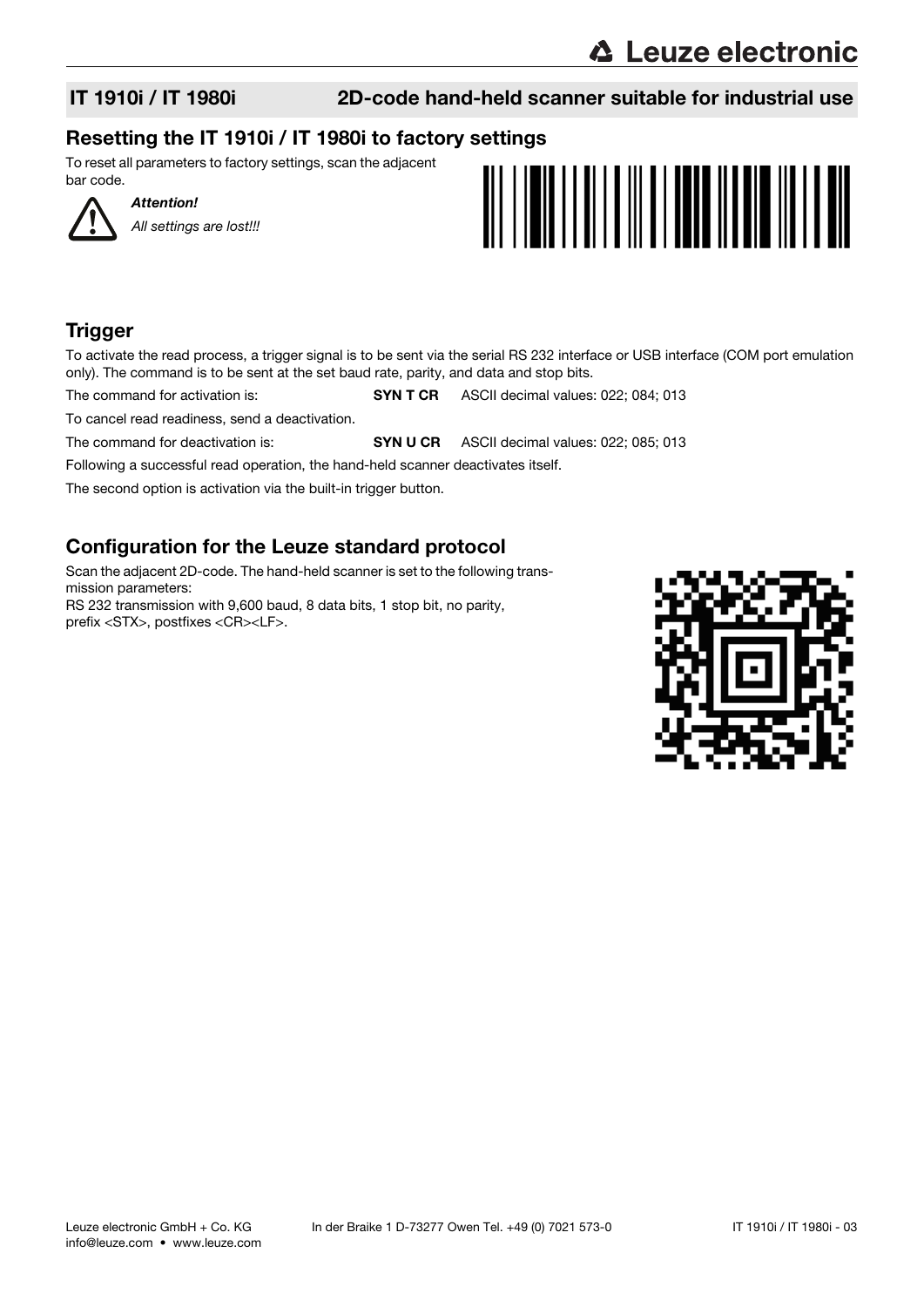# **△ Leuze electronic**

# IT 1910i / IT 1980i

# Connecting the IT 1910i / IT 1980i to the serial PC interface

Voltage supply via power supply unit with RS232 cable (part no. 50114517)

#### Required parts:

| 1x          | <b>IT 1910i ER-3 or IT 1980i FR-3</b> |
|-------------|---------------------------------------|
| 1x 50114517 | KB 232-1 IT190x                       |
| 1x 50114525 | Power supply unit                     |



Notice!

Cable KB 232-1 IT190x (part no. 50114517) uses TTL-level (0V…5V) for data transmission. As an alternative to this, cable KB 232-2 IT190x (part no. 50115105) can be used. This cable works with the regular RS232 level (-12V…+12V) and therefore features a higher interference rejection. Both cables are connection compatible.



#### Procedure:

- 1.Switch off the PC.
- 2.Connect the interface cable to a free COM port (RS 232) on the computer, to the hand-held scanner as well as to the power supply unit (if present).
- 3.Switch the PC back on.
- 4.Scan the adjacent bar code. The hand-held scanner is set to the following transmission parameters: RS 232 transmission with 115,200 baud, 8 data bits, 1 stop bit, no parity, postfixes <CR><LF>.
- 5.If necessary, adjust the transmission parameters of the used COM port to those of the hand-held scanner.





#### Attention!

We recommend connecting the hand-held scanner directly to a PC or to the MA 21 or MA 41... connection units. If connecting to other components, please note that a voltage level range is maintained on the data lines!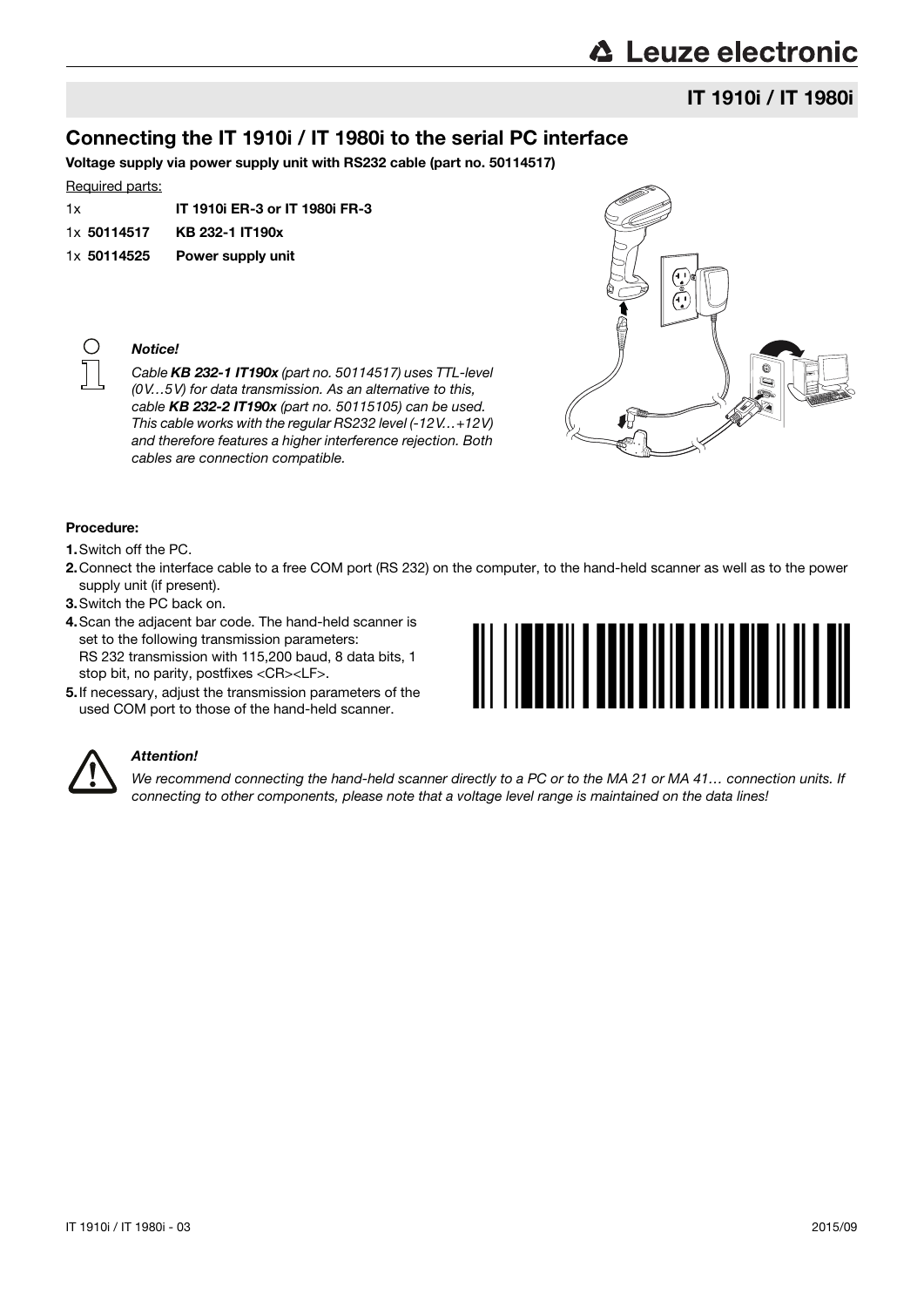# Connecting the IT 1910i / IT 1980i to the MA 21

### Required parts:

| 1x          | <b>IT 1910i ER-3 or IT 1980i FR-3</b> |
|-------------|---------------------------------------|
| 1x 50114517 | KB 232-1 IT190x                       |
| 1x 50035421 | KB 021 Z                              |
| 1x 50030481 | <b>MA 21 100</b>                      |
|             |                                       |

### Pin assignments KB021 Z:

| Signal | Terminal in the MA 21: |
|--------|------------------------|
| (RXD)  | 26                     |
| (TXD)  | 27                     |
| (GND)  | 28                     |
| (VCC)  | 30                     |
| (GND)  | 31                     |
| (PE)   | 21                     |
|        |                        |

### Procedure:

1.Connect cable KB 021 Z to the MA 21… acc. to the above pin assignments.

- 2.Connect the interface cable to cable KB 021 Z.
- 3.Scan the adjacent 2D code.

The hand-held scanner is set to the following transmission parameters:

RS 232 transmission with 9,600 baud, 7 data bits, 1 stop bit, even parity, postfixes <CR><LF>.

## Connecting the IT 1910i / IT 1980i to the MA 2xxi

Required parts:

- 1x IT 1910i ER-3 or IT 1980i FR-3 1x 50114517 KB 232-1 IT190x
- 
- 1x 50113397 KB JST-HS-300
- 1x MA 2xxi for the respective fieldbus system

#### Procedure:

- 1.Connect cable KB JST-HS-300 to the system connector on the MA 2xxi.
- 2.Connect the interface cable to cable KB JST-HS-300.
- 3.Scan the adjacent 2D code.

The hand-held scanner is set to the following transmission parameters: RS 232 transmission with 9,600 baud, 8 data bits, 1 stop bit, no parity, postfixes <CR><LF>.



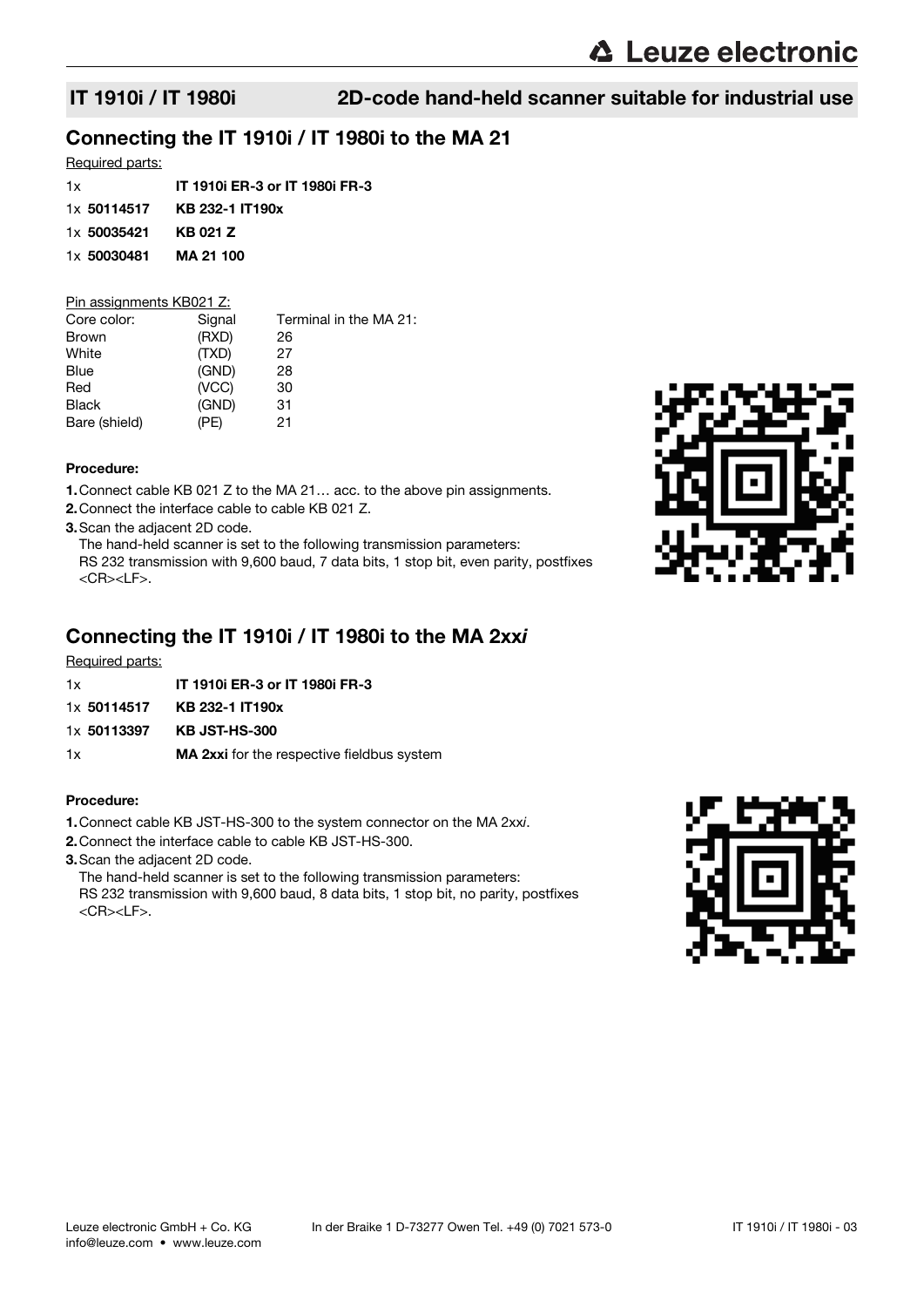# **△ Leuze electronic**

# IT 1910i / IT 1980i

# Connecting the IT 1910i / IT 1980i to the PS/2 interface

The operation of the hand-held scanner in keyboard emulation mode is described in this section. With this operating mode, a PC keyboard is emulated. The read data are written directly into the currently activated program. The data can thereby be further processed in all standard programs.

#### Required parts:

1x IT 1910i ER-3 or IT 1980i FR-3 1x 50114519 KB PS2-1 IT190x

#### Procedure:

- 1.Switch off the PC.
- 2.Disconnect the keyboard.
- 3.Plug in the hand-held scanner between the keyboard and the PC.
- 4.Switch the PC back on.
- 5.Scan the 2D code shown below.



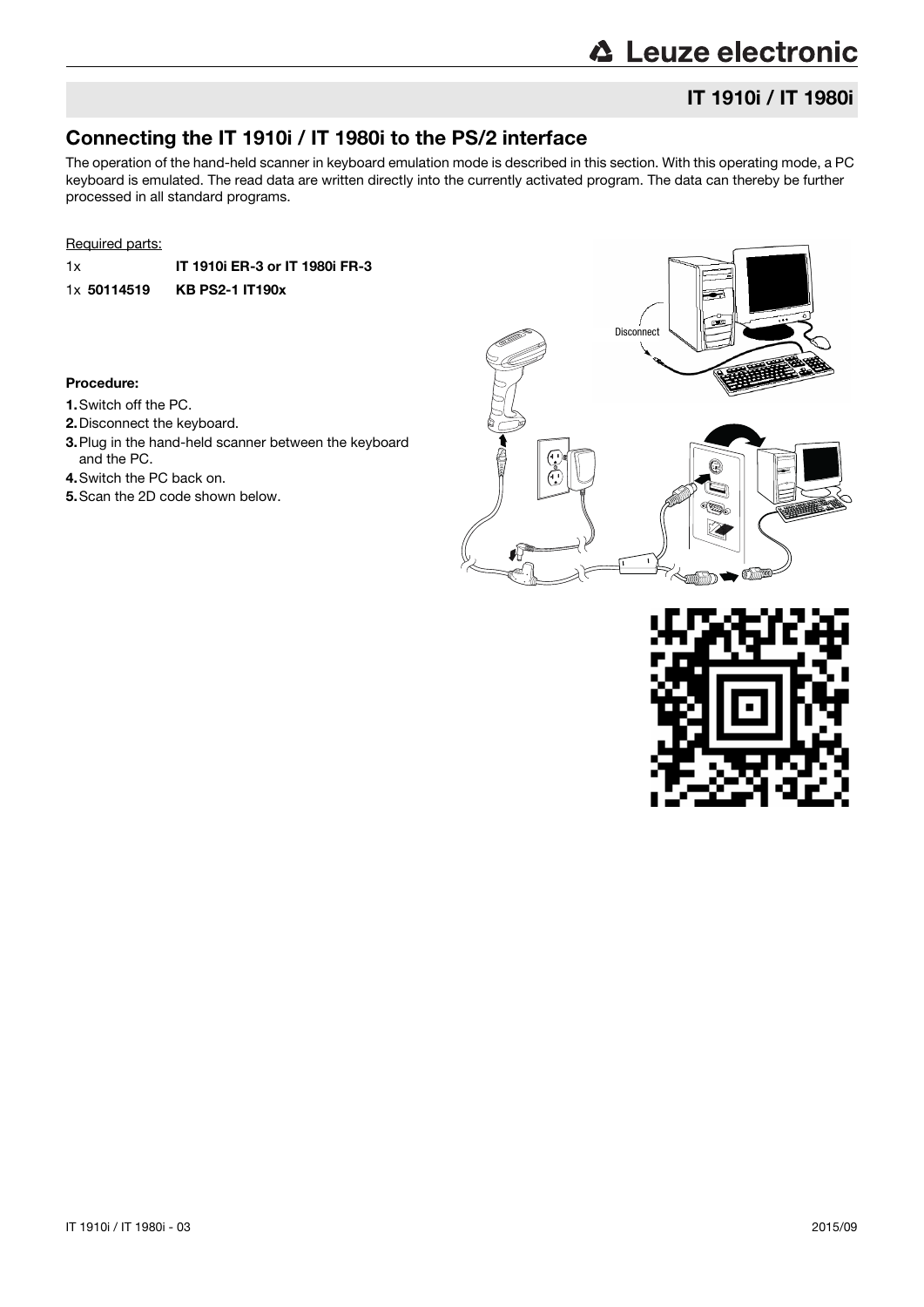# Connecting the IT 1910i / IT 1980i to the USB interface (keyboard emulation)

Operating the hand-held scanner in keyboard emulation mode on a USB port is described in this section. With this operating mode, a PC keyboard is emulated. The read data is written directly into the currently activated program. The data can therefore be further processed in all standard programs.

#### Required parts:

| 1x          | IT 1910i ER-3 or IT 1980i FR-3 |
|-------------|--------------------------------|
| 1x 50114521 | KB USB-1 IT190x (3m, straight) |
| or          |                                |
| 1x 50114523 | KB USB-2 IT190x (5m, spiral)   |

#### Procedure:

- 1.Plug the hand-held scanner into a free USB port. 2.The scanner acknowledges this connection with a
- beep.
- 3.Scan the adjacent 2D code.



# Connecting the IT 1910i / IT 1980i to the USB interface (COM port emulation)

The operation of the hand-held scanner as a serial interface on a USB port is described in this chapter. With this operating mode, a COM interface is emulated. The read data are sent to a new COM interface. The drivers with which this COM interface is emulated can be downloaded from our homepage at www.leuze.com. Thus, the data can be processed further in programs which expect data via COM interfaces.

#### Required parts:

| 1x          | IT 1910i ER-3 or IT 1980i FR-3 |
|-------------|--------------------------------|
| 1x 50114521 | KB USB-1 IT190x (3m, straight) |
| or          |                                |
| 1x 50114523 | KB USB-2 IT190x (5m, spiral)   |

#### Procedure:

- 1.Install the USB serial driver
	- (current version available at www.leuze.com).
- 2.Plug the hand-held scanner into a free USB port. 3.The scanner acknowledges this connection with a
- beep.
- 4.Scan the adjacent 2D code.
- 5.Open a terminal program or your program for the serial interface, select the new COM port, and make the following settings: baud rate 115,200, 8 data bits, 1 stop bit, no parity, postfix <CR>.